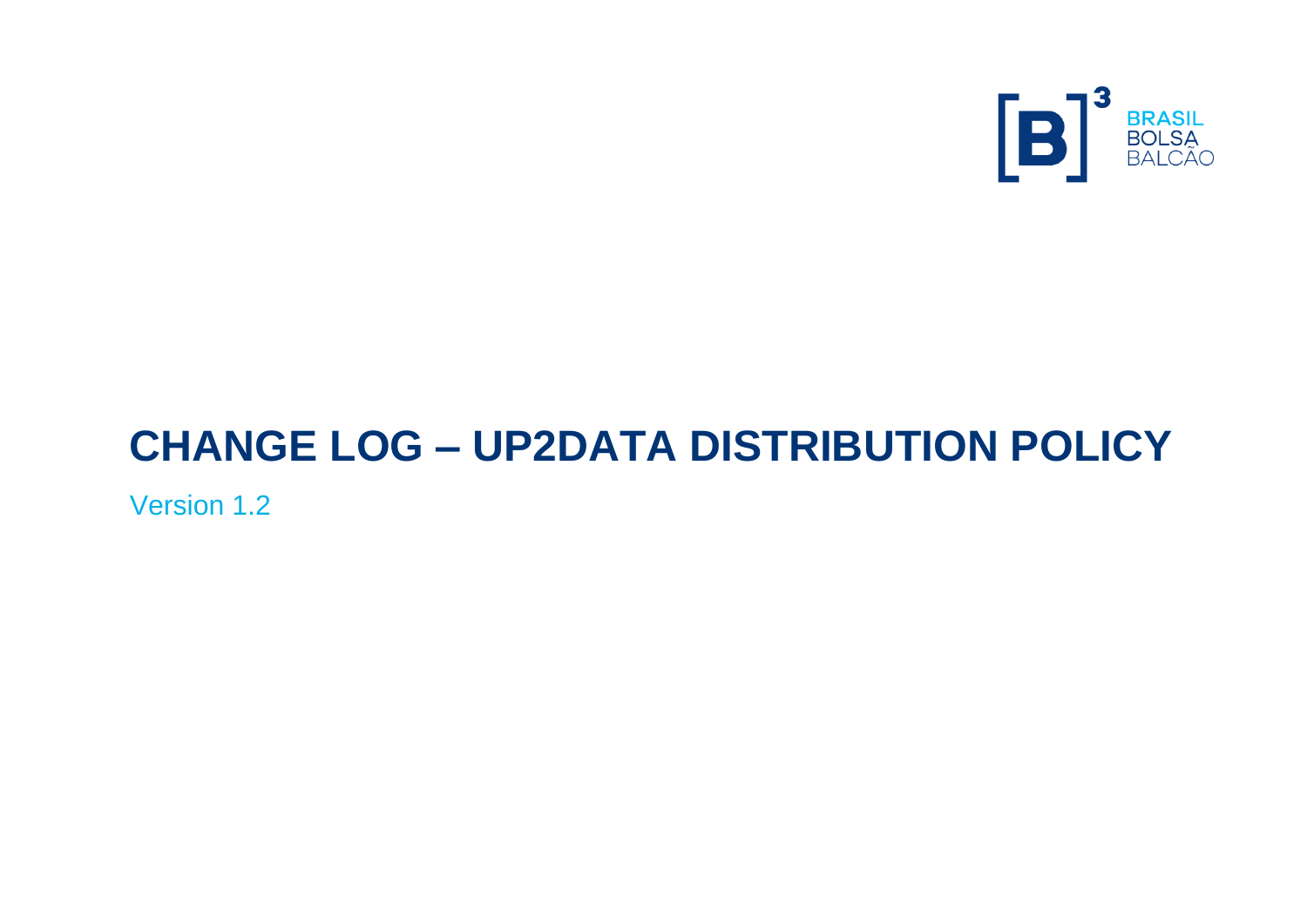

| <b>COMMERCIAL POLICY 1.0</b>                                                                                                                                                                                                                                                                                                                                                                                                                                                                                                                                                                                                                                                                                                                                                                                                                                                                                                                                                                                   | <b>COMMERCIAL POLICY 1.2</b>                                                                                                                                                                                                                                                                                                                                                                                                                                                                                                                                                                                                | <b>COMMENT</b>     |
|----------------------------------------------------------------------------------------------------------------------------------------------------------------------------------------------------------------------------------------------------------------------------------------------------------------------------------------------------------------------------------------------------------------------------------------------------------------------------------------------------------------------------------------------------------------------------------------------------------------------------------------------------------------------------------------------------------------------------------------------------------------------------------------------------------------------------------------------------------------------------------------------------------------------------------------------------------------------------------------------------------------|-----------------------------------------------------------------------------------------------------------------------------------------------------------------------------------------------------------------------------------------------------------------------------------------------------------------------------------------------------------------------------------------------------------------------------------------------------------------------------------------------------------------------------------------------------------------------------------------------------------------------------|--------------------|
| <b>B3 END-OF-DAY DATA COMMERCIAL POLICY</b>                                                                                                                                                                                                                                                                                                                                                                                                                                                                                                                                                                                                                                                                                                                                                                                                                                                                                                                                                                    | <b>B3 UP2DATA DISTRIBUTION COMMERCIAL POLICY</b>                                                                                                                                                                                                                                                                                                                                                                                                                                                                                                                                                                            | Change of scope    |
| <b>INTRODUCTION</b><br>$\blacktriangleleft$<br>B3 now provides a comprehensive suite of information products to<br>meet the different needs of the market in general. To facilitate<br>consumption of this information, the products are grouped as<br>follows:<br>Real Time and Delayed Data: These are data generated by<br>$\bullet$<br>the trading platforms managed by B3 and distributed<br>through its Unified Market Data Feed in real time.<br>End-of-day Data: All information generated and distributed<br>as of 15 minutes from the end of the trading session of the<br>current day and before the opening of the next trading<br>session.<br>Historical Data: All and any information that is generated<br>$\bullet$<br>and distributed, and which is prior to the trading session of<br>the current day.<br>Analytical Data: All and any analysis processes, whether<br>automated or not, executed by B3 or by third parties, using<br>B3's real time, end-of-day or historical data as a base. | <b>INTRODUCTION</b><br>1.<br>The purpose of this document is to describe the rules regarding the<br><b>UP2DATA DISTRIBUTION</b> services in order to guide current and<br>DISTRIBUTORS, REDISTRIBUTORS<br><b>MEDIA</b><br>future<br>and<br><b>COMPANIES ("COMMERCIAL POLICY").</b><br>The changes mentioned in this Commercial Policy shall come into<br>effect on January 01 <sup>st</sup> , 2020, in accordance with Circular Letter<br>000/2019-VPC, being the responsibility of the DISTRIBUTOR and/or<br>REDISTRIBUTOR to create its own policies according to the rules<br>and procedures described in this document. | <b>Text review</b> |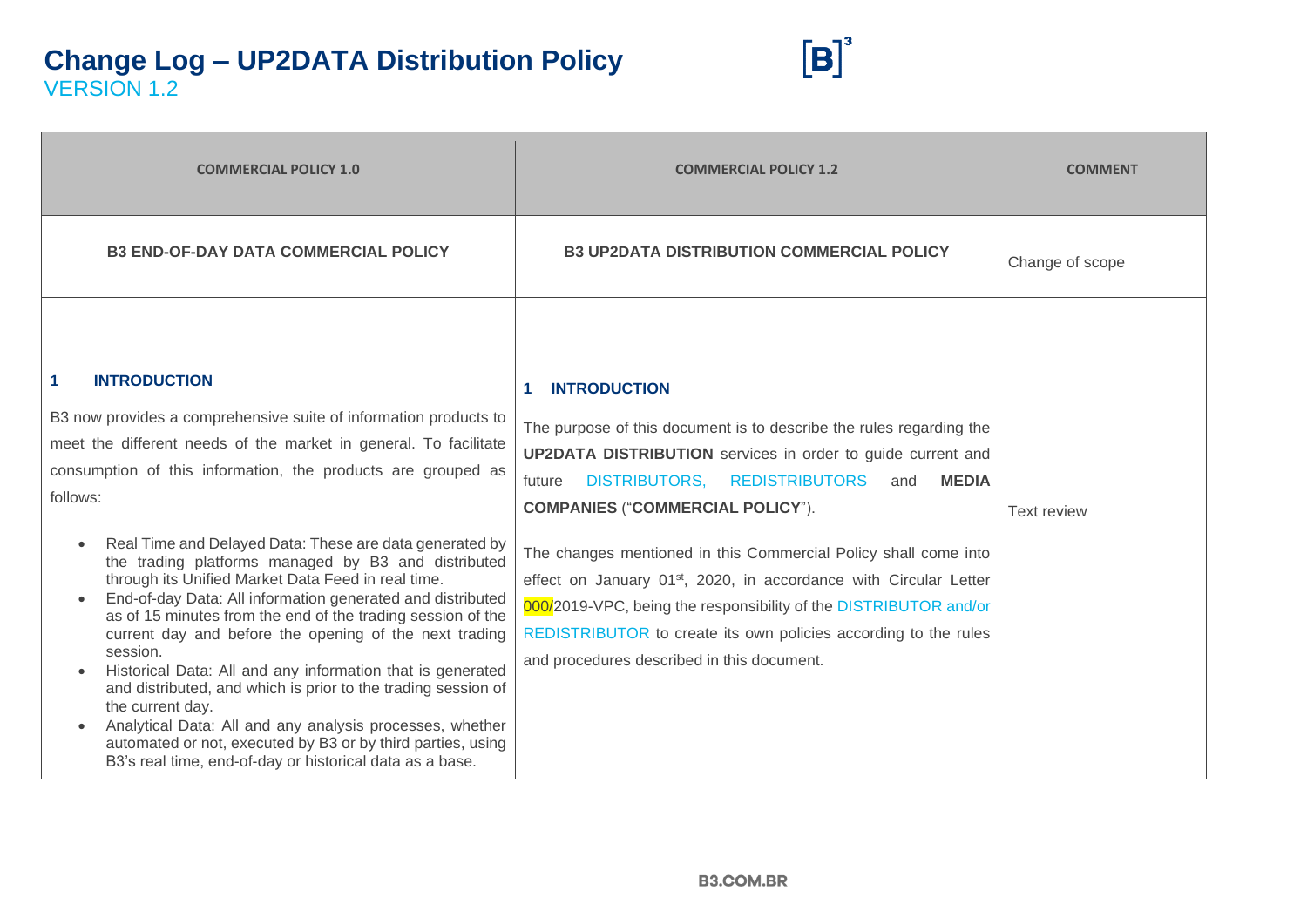

| Derived Data: All and any process for the creation of a new<br>group of data, whether automated or not, executed by B3<br>or by third parties, using B3's real time, end-of-day or<br>historical data as a base. |  |
|------------------------------------------------------------------------------------------------------------------------------------------------------------------------------------------------------------------|--|
| The purpose of this document is to describe the rules regarding the                                                                                                                                              |  |
| distribution of <b>END-OF-DAY DATA</b> and <b>HISTORICAL DATA</b> in                                                                                                                                             |  |
| order to guide current and future DATA DISTRIBUTORS.                                                                                                                                                             |  |
| Upon becoming a DATA DISTRIBUTOR, the institution is entitled<br>to receive and distribute the B3 END-OF-DAY DATA and/or the B3<br><b>HISTORICAL DATA to its END USERS.</b>                                      |  |
| The changes mentioned in this Commercial Policy shall come into                                                                                                                                                  |  |
| effect on January 01 <sup>st</sup> , 2020, in accordance with Circular Letter                                                                                                                                    |  |
| 000/2019-VPC.                                                                                                                                                                                                    |  |
| Please note that it is the responsibility of the DATA DISTRIBUTOR                                                                                                                                                |  |
| to create its own policies according to the rules and procedures                                                                                                                                                 |  |
|                                                                                                                                                                                                                  |  |
| described in this document.                                                                                                                                                                                      |  |
|                                                                                                                                                                                                                  |  |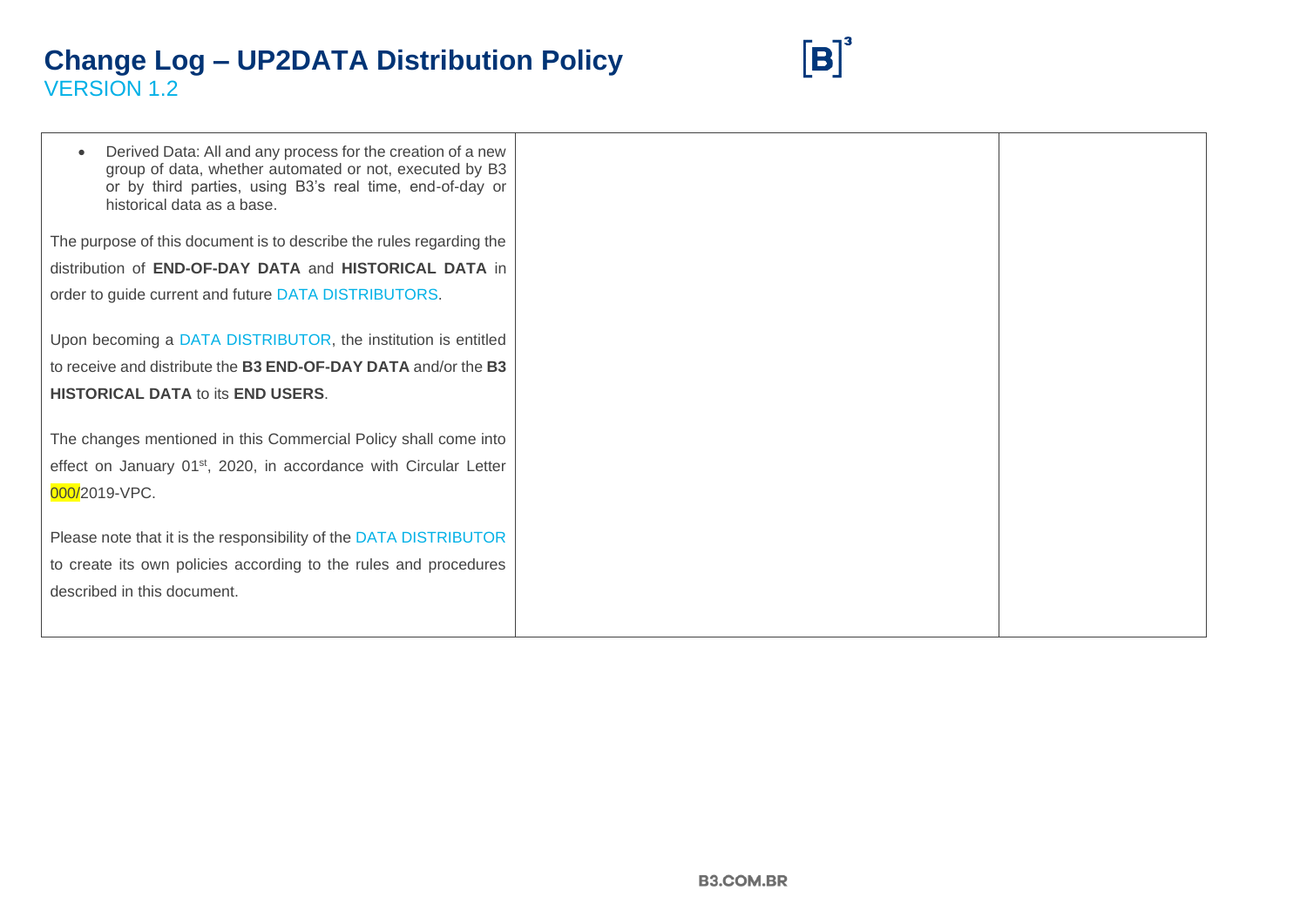

|                                                                                                                                                                                                      | <b>DISTRIBUTORS, REDISTRIBUTORS, MEDIA COMPANIES</b><br>4<br><b>AND ITS CUSTOMERS</b>                                    |                    |
|------------------------------------------------------------------------------------------------------------------------------------------------------------------------------------------------------|--------------------------------------------------------------------------------------------------------------------------|--------------------|
| $\mathbf{2}$<br><b>DATA DISTRIBUTOR</b>                                                                                                                                                              | <b>DISTRIBUTOR</b><br>4.1                                                                                                |                    |
| This Commercial Policy is aimed at DATA DISTRIBUTORS OF<br><b>END-OF-DAY DATA and HISTORICAL DATA.</b>                                                                                               | <b>DISTRIBUTOR</b> is any organization which <b>DISPLAY</b> and/or<br><b>DISTRIBUTE the UP2DATA DATA to its CLIENTS.</b> |                    |
| A DATA DISTRIBUTOR is any organization that distributes or                                                                                                                                           | Aforementioned CLIENTS may be classified as END USERS and/or                                                             |                    |
| publishes B3's END-OF-DAY DATA and/or HISTORICAL DATA,                                                                                                                                               | <b>REDISTRIBUTORS,</b> inside or outside to the data capturing                                                           |                    |
| through the direct capture of the B3 infrastructure or through                                                                                                                                       | organization.                                                                                                            |                    |
| another DISTRIBUTOR, while seeking the PUBLICATION and/or<br><b>DISTRIBUTION</b> of this information to other <b>USERS</b> and/or<br><b>DISTRIBUTORS</b> , internal or external to the organization. | Examples of DISTRIBUTORS are (but not restricted to): banks,<br>brokerage houses, vendors, ISVs, among others.           | <b>Text review</b> |
| The formalization of the DATA DISTRIBUTOR status occurs by                                                                                                                                           | <b>DISTRIBUTORS</b> can be classified on:                                                                                |                    |
| signing the B3 DATA DISTRIBUTION AGREEMENT. Examples of<br><b>DATA DISTRIBUTORS</b> include banks, brokerage firms, securities                                                                       | LOCAL: legal entity duly constituted in Brazilian territory.                                                             |                    |
| dealers, vendors, independent software vendors (ISV), etc.                                                                                                                                           | <b>INTERNATIONAL:</b> legal entity duly constituted outside Brazilian                                                    |                    |
|                                                                                                                                                                                                      | territory.                                                                                                               |                    |
|                                                                                                                                                                                                      | <b>REDISTRIBUTOR</b><br>4.2                                                                                              |                    |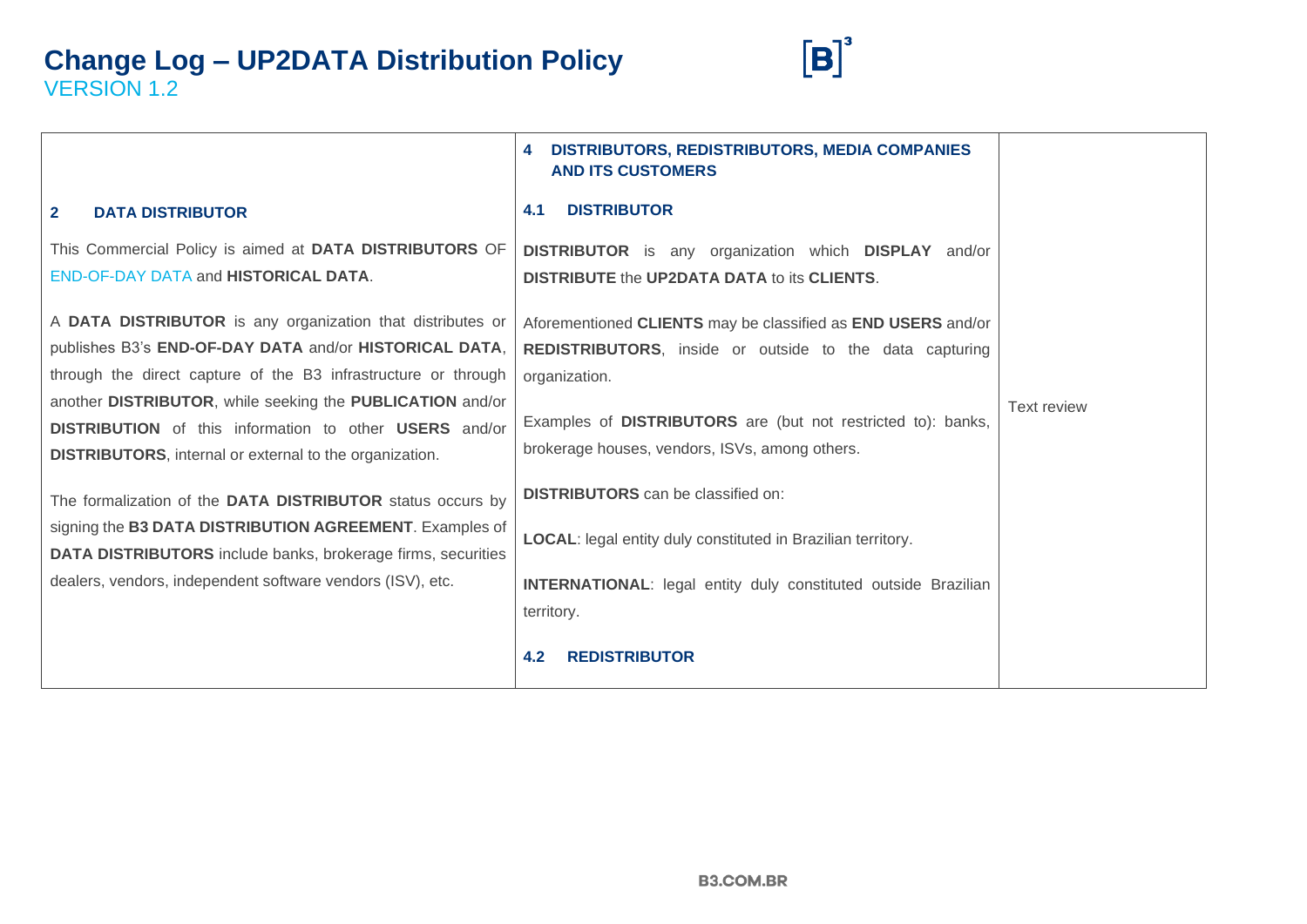

|                                                                                                                                                                                                                            | REDISTRIBUTOR is any organization which captures, through a<br>DISTRIBUTOR, the UP2DATA DATA and DISPLAY and/or<br><b>DISTRIBUTE it to its CLIENTS.</b><br>Aforementioned CLIENTS may be classified as END USERS and/or<br>REDISTRIBUTORS, inside or outside to the data capturing |                                                                     |
|----------------------------------------------------------------------------------------------------------------------------------------------------------------------------------------------------------------------------|------------------------------------------------------------------------------------------------------------------------------------------------------------------------------------------------------------------------------------------------------------------------------------|---------------------------------------------------------------------|
|                                                                                                                                                                                                                            | organization.<br>REDISTRIBUTORS can be classified on:<br><b>LOCAL:</b> legal entity duly constituted in Brazilian territory.                                                                                                                                                       |                                                                     |
|                                                                                                                                                                                                                            | <b>INTERNATIONAL:</b> legal entity duly constituted outside Brazilian<br>territory.                                                                                                                                                                                                |                                                                     |
|                                                                                                                                                                                                                            |                                                                                                                                                                                                                                                                                    |                                                                     |
| <b>2.1 B3 PARTICIPANTS</b><br>B3 PARTICIPANTS are the Full Trading Participants (PNP), the<br>Trading Participants (PN), the Settlement Participant (PL) and the<br>Clearing Member (MC), as defined on <b>B3 Portal</b> . | <b>MEDIA COMPANY</b><br>4.3<br>MEDIA COMPANY is any communication vehicle that exercises<br>journalism and other informative communication activity (such as<br>press media, digital web media, televisive or radialist media, etc) that                                           | Exclusion of two distributor<br>types and inclusion of a new<br>one |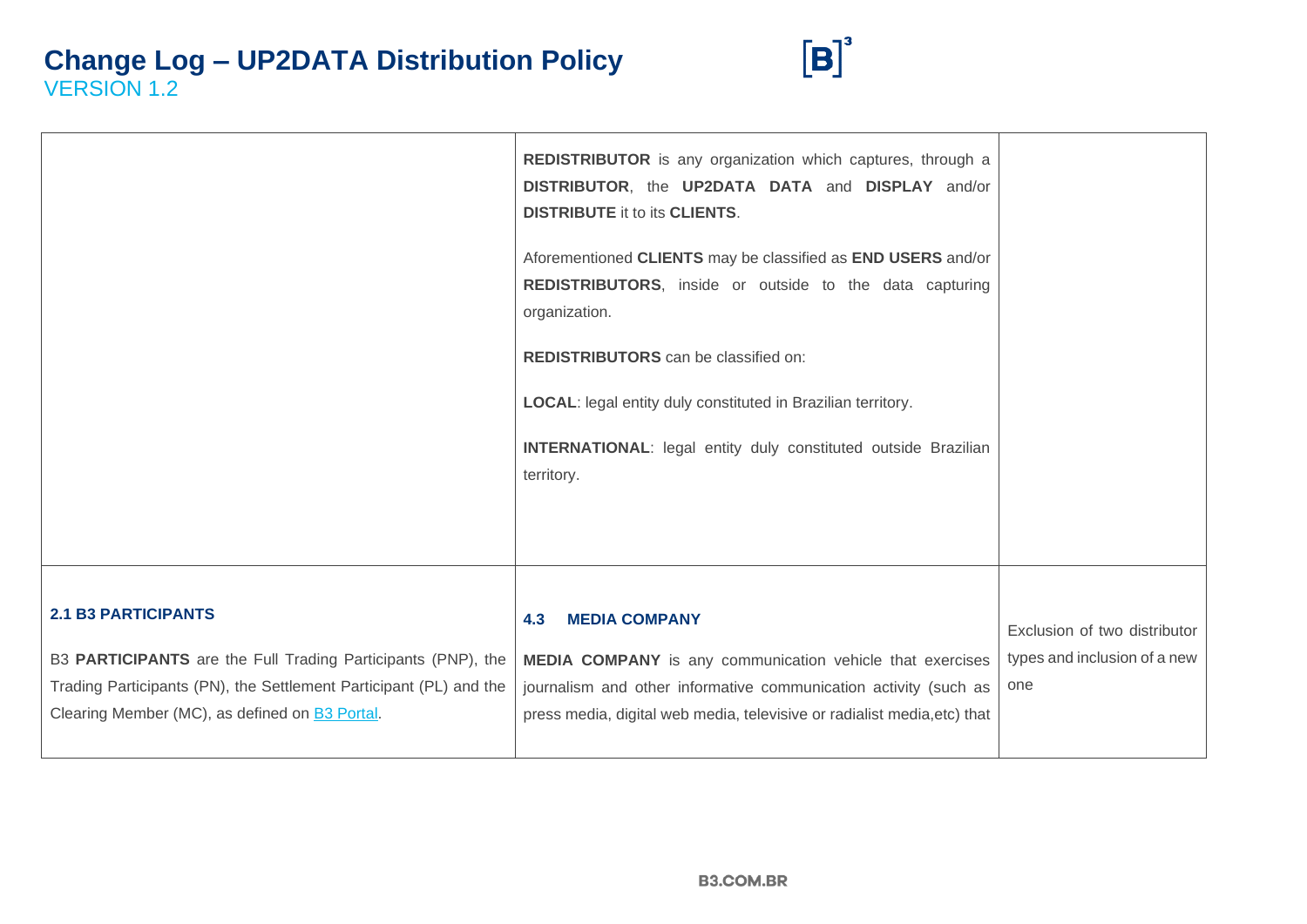

| <b>2.2 OTHER INSTITUTIONS</b>                                                                                                     | <b>DISTRIBUTE</b> or <b>DISPLAY</b> the <b>UP2DATA DATA</b> to its clients. All<br>clients from a MEDIA COMPANY are considered END USERS. |  |
|-----------------------------------------------------------------------------------------------------------------------------------|-------------------------------------------------------------------------------------------------------------------------------------------|--|
| These are local and international financial or non-financial<br>institutions not covered under the definition of B3 PARTICIPANTS. | Under this COMMERCIAL POLICY, the MEDIA COMPANIES are<br>considered a specific type of DISTRIBUTOR or REDISTRIBUTOR.                      |  |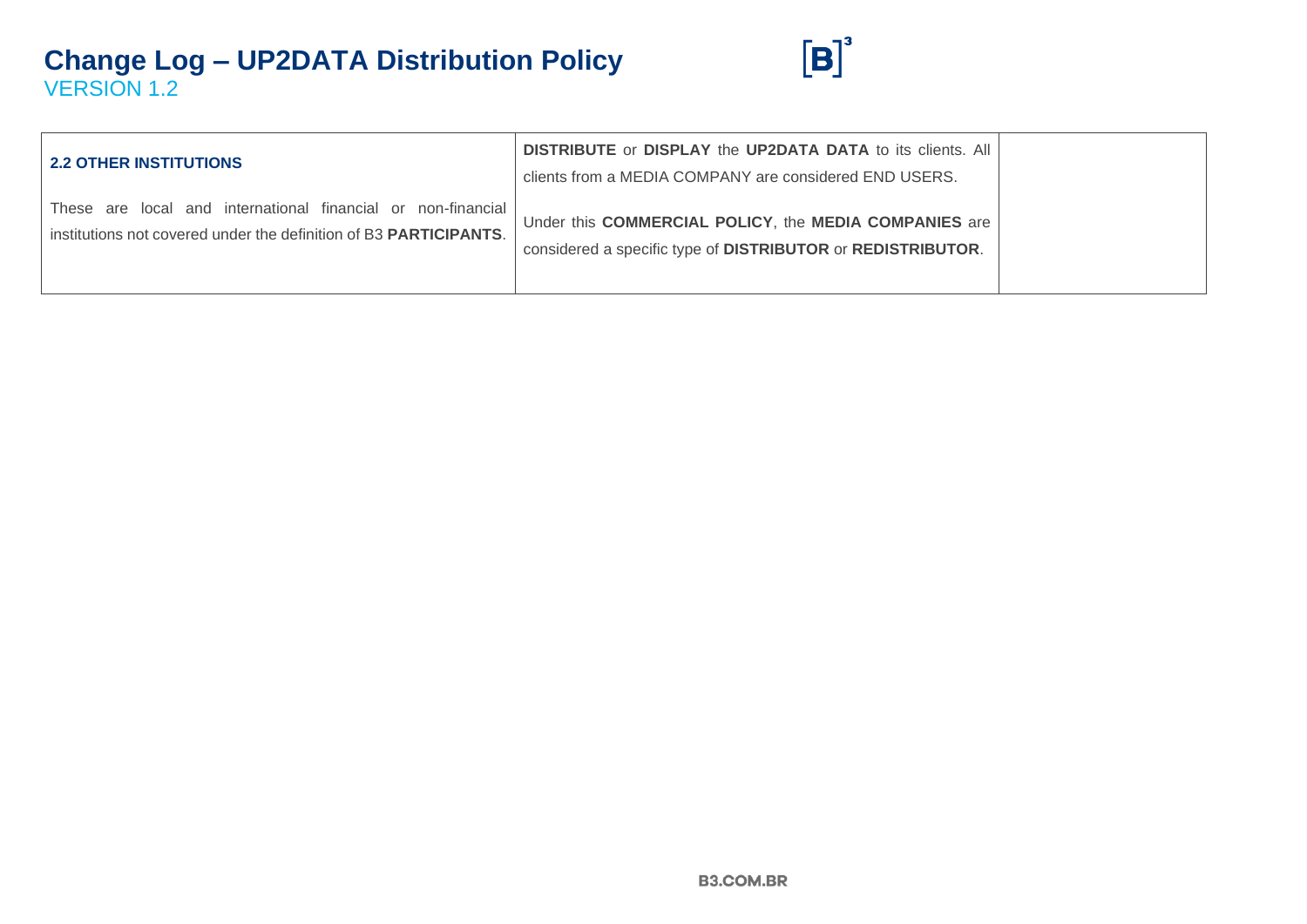

| <b>2.3 DISTRIBUTOR'S GROUP</b>                                                                                                                                                                            |                                                                                                                                                                                    |                    |
|-----------------------------------------------------------------------------------------------------------------------------------------------------------------------------------------------------------|------------------------------------------------------------------------------------------------------------------------------------------------------------------------------------|--------------------|
| <b>DISTRIBUTOR'S GROUP</b> refers to the group of institutions made up of:                                                                                                                                |                                                                                                                                                                                    |                    |
| Legal entities whether directly or indirectly controlled by the<br>same legal entity; and/or                                                                                                              | <b>GROUP</b><br>4.4                                                                                                                                                                |                    |
| Controlling entities and their direct or indirect subsidiaries.<br>The <b>DISTRIBUTOR'S GROUP</b> companies, if duly listed in the                                                                        | <b>GROUP</b> refers to the group of institutions made up of: (i) Legal<br>entities whether directly or indirectly controlled by the same legal                                     |                    |
| AGREEMENT, are authorized to redistribute the data under this Policy.<br>The DATA DISTRIBUTOR must have full control of the use of B3's END-<br>OF-DAY DATA and HISTORICAL DATA throughout its group, and | entity; and/or (ii) Controlling entities and their direct or indirect<br>subsidiaries, directly or indirectly linked to the DISTRIBUTOR,<br><b>REDISTRIBUTOR or MEDIA COMPANY.</b> | <b>Text review</b> |
| undertakes to inform the Exchange monthly about such use.                                                                                                                                                 | All the companies owned by the GROUP must be previously listed in                                                                                                                  |                    |
| All the companies owned by the DISTRIBUTOR'S GROUP must be                                                                                                                                                | the UP2DATA DISTRIBUTION AGREEMENT signed by the                                                                                                                                   |                    |
| previously listed in the AGREEMENT signed by the DATA DISTRIBUTOR.                                                                                                                                        | <b>DISTRIBUTOR</b> or <b>REDISTRIBUTOR</b> . Any change to the                                                                                                                     |                    |
| Any change to the composition of the group must also be communicated                                                                                                                                      | composition of the group must also be communicated in advance to                                                                                                                   |                    |
| in advance to B3 so as to allow the necessary contractual adjustments.                                                                                                                                    | B3 so as to allow the necessary contractual adjustments.                                                                                                                           |                    |
| It should be noted that B3's authorization is necessary for the companies                                                                                                                                 |                                                                                                                                                                                    |                    |
| to be included in the DISTRIBUTION AGREEMENT as part of the                                                                                                                                               |                                                                                                                                                                                    |                    |
| <b>DISTRIBUTOR'S GROUP.</b>                                                                                                                                                                               |                                                                                                                                                                                    |                    |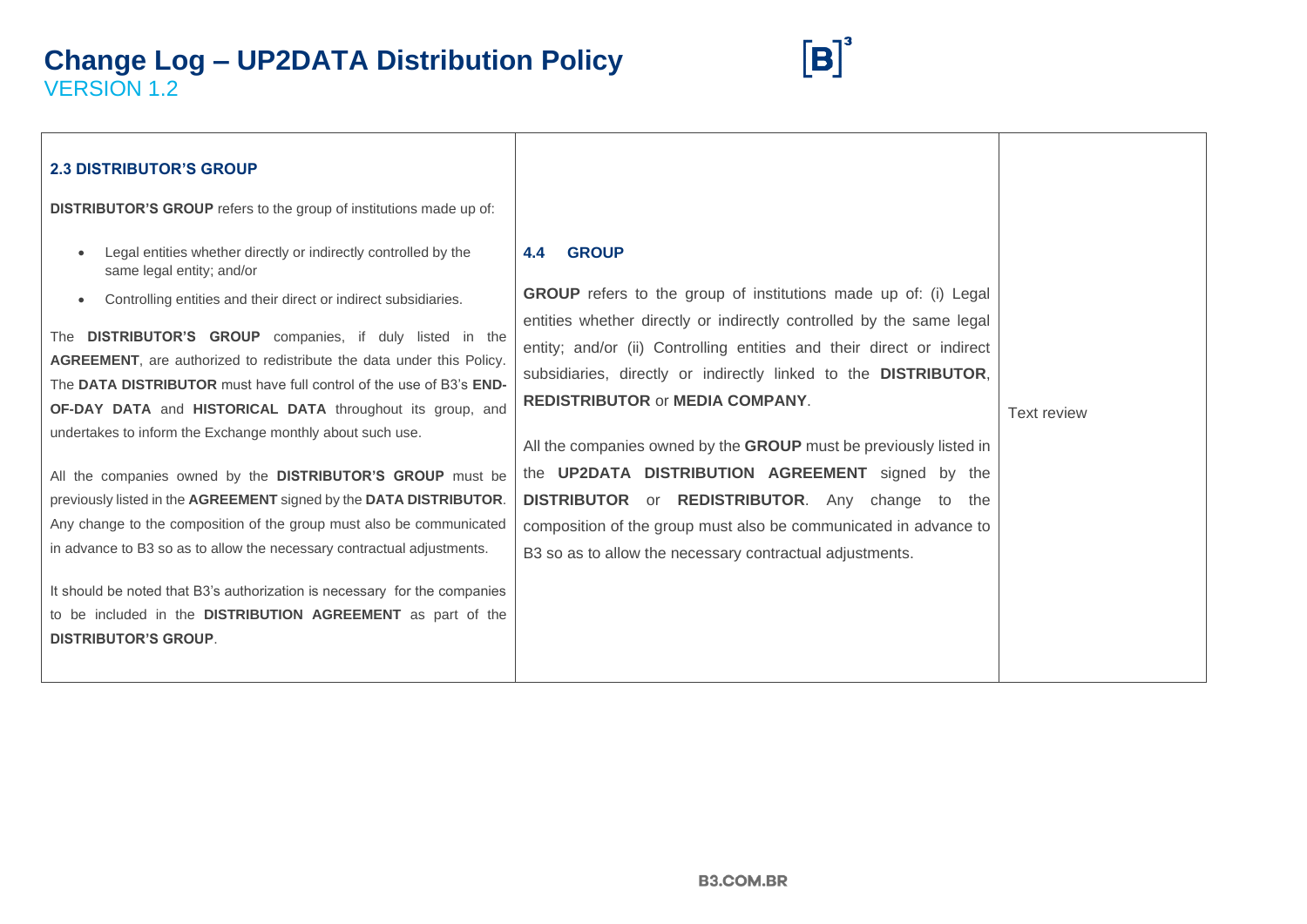

| <b>3 END USER</b>                                                                                                                                                                                                                                                                                                                                                                                                                                                                                                                                                                                                                                                                                                                | <b>CLIENTS</b><br>4.5                                                                                                                                                                                                                                                                                                                                                                                                                                                                                                                                     |                |
|----------------------------------------------------------------------------------------------------------------------------------------------------------------------------------------------------------------------------------------------------------------------------------------------------------------------------------------------------------------------------------------------------------------------------------------------------------------------------------------------------------------------------------------------------------------------------------------------------------------------------------------------------------------------------------------------------------------------------------|-----------------------------------------------------------------------------------------------------------------------------------------------------------------------------------------------------------------------------------------------------------------------------------------------------------------------------------------------------------------------------------------------------------------------------------------------------------------------------------------------------------------------------------------------------------|----------------|
| The DATA DISTRIBUTORS shall distribute or publish B3's END-OF-DAY<br><b>DATA and HISTORICAL DATA to END USERS.</b>                                                                                                                                                                                                                                                                                                                                                                                                                                                                                                                                                                                                               | <b>END USERS</b><br>4.5.1                                                                                                                                                                                                                                                                                                                                                                                                                                                                                                                                 |                |
|                                                                                                                                                                                                                                                                                                                                                                                                                                                                                                                                                                                                                                                                                                                                  | <b>END USERS of DISTRIBUTORS, REDISTRIBUTORS and MEDIA</b>                                                                                                                                                                                                                                                                                                                                                                                                                                                                                                |                |
| <b>END USERS</b> are those who utilize data for their own use and are prohibited                                                                                                                                                                                                                                                                                                                                                                                                                                                                                                                                                                                                                                                 | <b>COMPANIES</b> are the ones who receive the <b>UP2DATA DATA</b> for                                                                                                                                                                                                                                                                                                                                                                                                                                                                                     |                |
| to DISTRIBUTE and/or PUBLISH such data to third parties.                                                                                                                                                                                                                                                                                                                                                                                                                                                                                                                                                                                                                                                                         | their own usage, being prohibited to them the DISTRIBUTION or                                                                                                                                                                                                                                                                                                                                                                                                                                                                                             |                |
| <b>END USERS</b> shall be ranked according to the use they make of the data<br>under this Policy, and according to their geographic location.                                                                                                                                                                                                                                                                                                                                                                                                                                                                                                                                                                                    | <b>DISPLAY</b> of such data to third parties.<br>The <b>END USERS</b> can be classified as:                                                                                                                                                                                                                                                                                                                                                                                                                                                               |                |
| With regard to the use of data, VISUALIZATION USERS are individuals<br>and/or legal entities that only visualize the data without carrying out any<br>type of redistribution or automation of routines. On the other hand,<br><b>AUTOMATION USERS</b> are individuals and/or legal entities who use the<br>data under this Policy for automation of its own routines.<br>Regarding the geographic location, DOMESTIC USERS are individuals<br>resident in Brazil or legal entities legally established in the Brazilian<br>territory. INTERNATIONAL USERS are individuals who are not resident in<br>Brazil or legal entities legally incorporated abroad.<br>In case of any doubt, B3 reserves the right to define the END USER | <b>INTERNAL END USERS:</b> individuals, collaborators or<br>service providers from DISTRIBUTORS,<br><b>REDISTRIBUTORS and MEDIA COMPANIES that access</b><br>the UP2DATA DATA for exclusively internal use.<br><b>EXTERNAL END USERS: all other customers from</b><br><b>DISTRIBUTORS, REDISTRIBUTORS and MEDIA</b><br><b>COMPANIES</b> that access the <b>UP2DATA DATA.</b><br><b>REDISTRIBUTORS</b><br>4.5.2<br>per chapter 4.2 of this <b>COMMERCIAL POLICY</b> , a<br>As<br><b>REDISTRIBUTOR</b> can be clients of a <b>DISTRIBUTOR</b> or from other | Concept review |
| category.                                                                                                                                                                                                                                                                                                                                                                                                                                                                                                                                                                                                                                                                                                                        | <b>REDISTRIBUTOR.</b>                                                                                                                                                                                                                                                                                                                                                                                                                                                                                                                                     |                |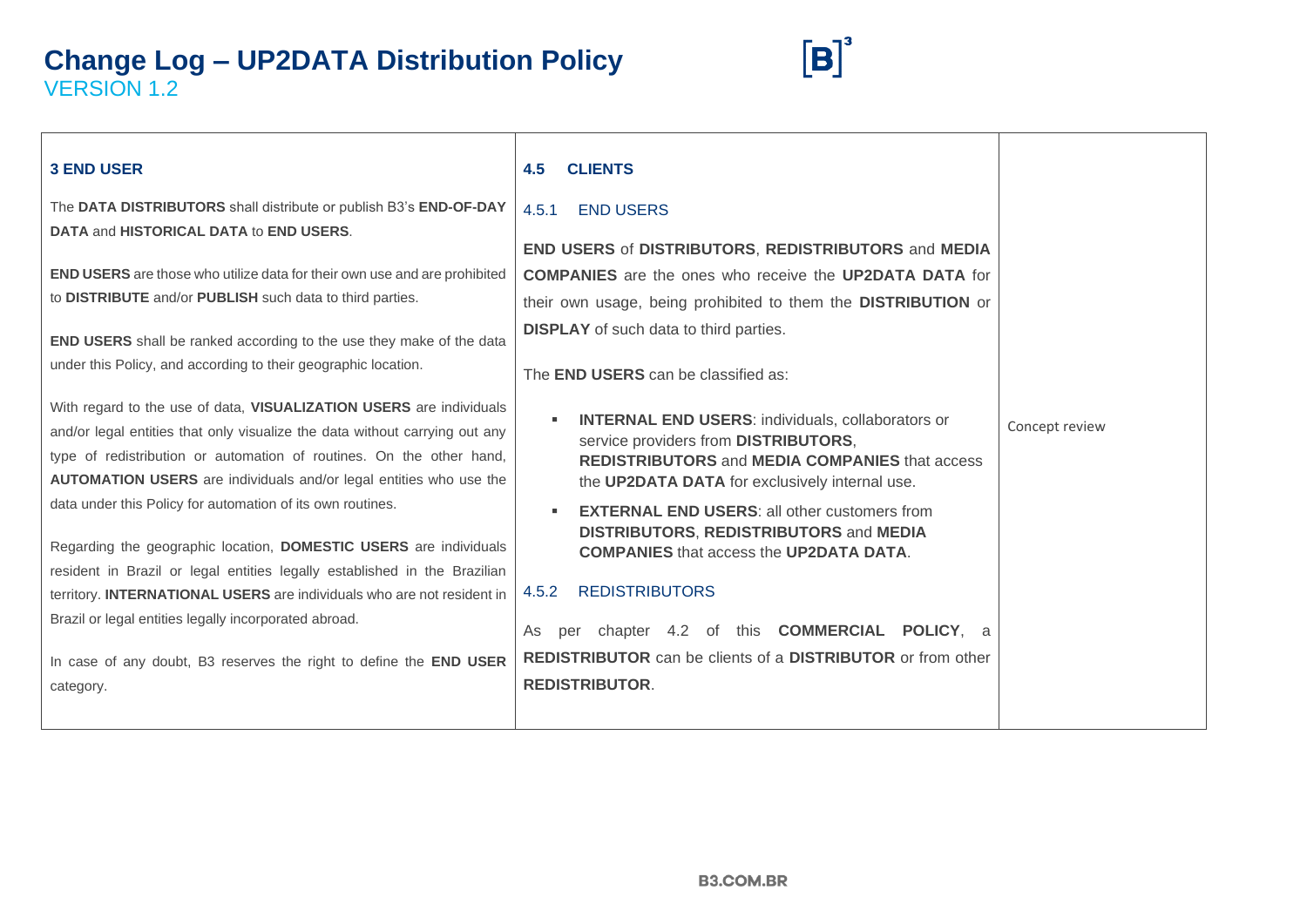

| <b>4 B3 DATA PRODUCTS</b>                                                                                                                                                                                                                                                                                                                                                                                                                                                                                                                    | <b>DATA CHANNEL FRAMEWORK</b>                                                                                                                                                                                                                                                                                                                                                                                                                                                                                                                                                                                                                                                                                                                                                                       |                                                 |  |
|----------------------------------------------------------------------------------------------------------------------------------------------------------------------------------------------------------------------------------------------------------------------------------------------------------------------------------------------------------------------------------------------------------------------------------------------------------------------------------------------------------------------------------------------|-----------------------------------------------------------------------------------------------------------------------------------------------------------------------------------------------------------------------------------------------------------------------------------------------------------------------------------------------------------------------------------------------------------------------------------------------------------------------------------------------------------------------------------------------------------------------------------------------------------------------------------------------------------------------------------------------------------------------------------------------------------------------------------------------------|-------------------------------------------------|--|
| In accordance with the provisions of the agreement, the DATA<br><b>DISTRIBUTOR</b> signing the <b>DISTRIBUTION AGREEMENT</b> shall<br>receive the data on the products listed below and may distribute                                                                                                                                                                                                                                                                                                                                       | The <b>UP2DATA DATA</b> are provided through channels that are<br>grouped together on REGULATORY DATA or SPECIALIZED<br>DATA.                                                                                                                                                                                                                                                                                                                                                                                                                                                                                                                                                                                                                                                                       |                                                 |  |
| them, provided that it complies with the conditions set forth in this<br>Policy.                                                                                                                                                                                                                                                                                                                                                                                                                                                             | 3.1<br><b>REGULATORY DATA CHANNELS</b>                                                                                                                                                                                                                                                                                                                                                                                                                                                                                                                                                                                                                                                                                                                                                              |                                                 |  |
| The data packages available for distribution follow the same<br>organizational logic used for UP2DATA, B3's end-of-day and<br>reference data service, as described in item 6 of this Policy.<br>Therefore, the data are organized into five channels:<br>Commodities<br><b>Interest Rate</b><br>Currencies<br>Equity<br>Other data (indices, yield curves, volatility surfaces,<br>and economic indicators).<br>Each channel provides a set of private data which include:<br>Instrument registration<br>Open positions<br>Trade information | The REGULATORY DATA CHANNELS offer the REGULATORY<br><b>DATA</b> . The files available on this channel are offered exclusively on<br>CSV format, not being possible any other file format, as well as any<br>type of customization, such as create, alter, transform or aggregate<br>new information or columns to the files.<br>The files available are: Instrument List (Listed Segment), Instrument<br>List (OTC Segment), Consolidated Trades (Listed Segment),<br>Consolidated Trades (OTC Segment), Consolidated Trades - After<br>Market (Listed Segment), Derivatives Open Position (Listed<br>Segment), Open Position for Security Lending and Security Lending<br>Registered Contracts.<br><b>SPECIALIZED DATA CHANNELS</b><br>3.2<br>The SPECIALIZED DATA CHANNELS offer the SPECIALIZED | Change of scope due to<br>change on the product |  |
| Settlement price<br>Reference price                                                                                                                                                                                                                                                                                                                                                                                                                                                                                                          | <b>DATA, and currently have the following channels:</b>                                                                                                                                                                                                                                                                                                                                                                                                                                                                                                                                                                                                                                                                                                                                             |                                                 |  |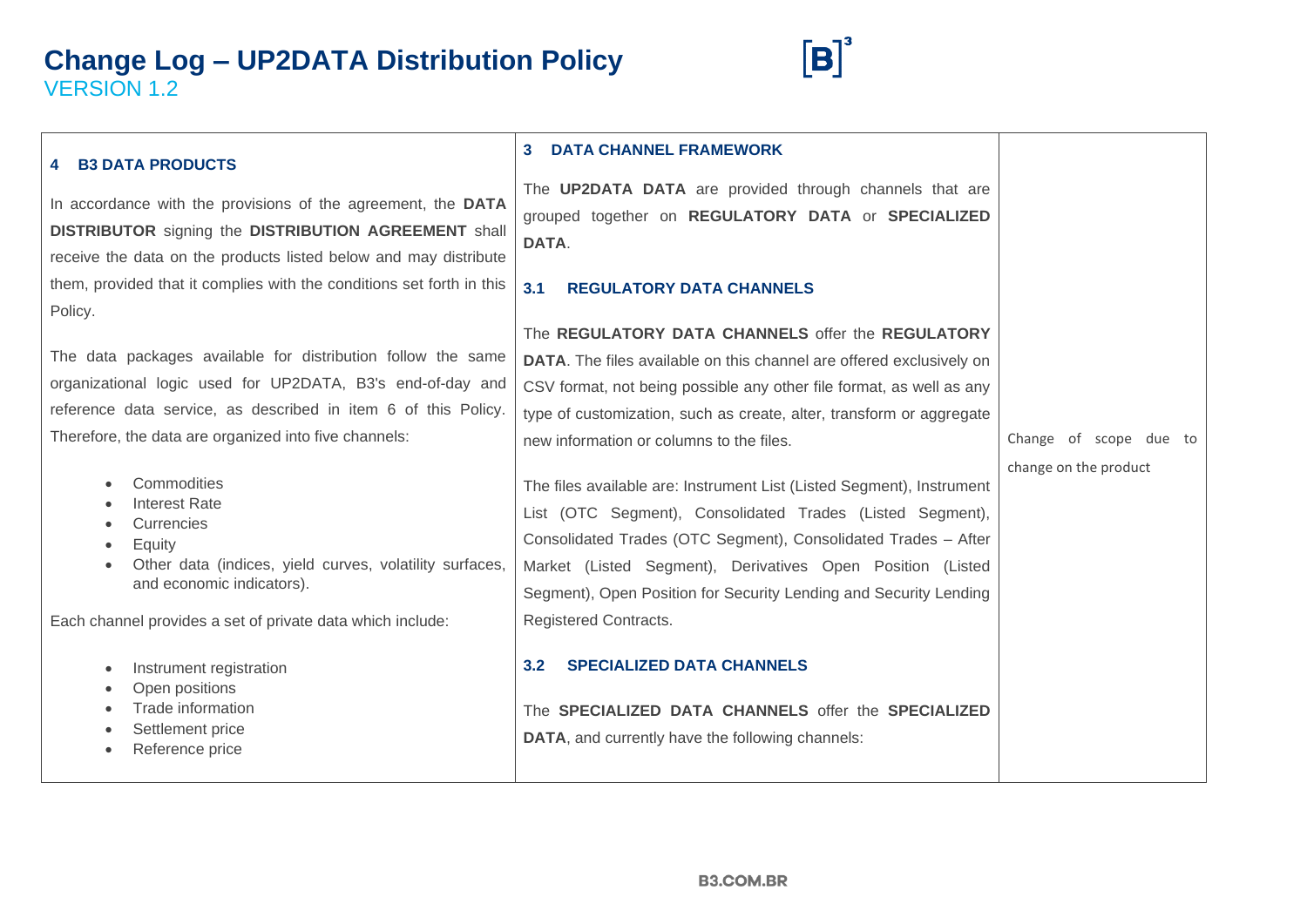

|                                                                                                                                                                                                                                                                                                                          | a) | <b>Market Channels:</b>    |  |
|--------------------------------------------------------------------------------------------------------------------------------------------------------------------------------------------------------------------------------------------------------------------------------------------------------------------------|----|----------------------------|--|
| The lists above serve merely as an example. Further details on the<br>channel<br>composition<br>be<br>found<br>at<br>of<br>can<br>each                                                                                                                                                                                   | b) | <b>Indices</b>             |  |
| http://www.b3.com.br/en_us/market-data-and-indices/data-                                                                                                                                                                                                                                                                 | C) | <b>Curves</b>              |  |
| services/up2data/.                                                                                                                                                                                                                                                                                                       |    | <b>Volatility Surface</b>  |  |
| <b>DISTRIBUTOR</b><br>DATA<br>signing<br>the<br><b>DISTRIBUTION</b><br>The                                                                                                                                                                                                                                               | e) | <b>Economic Indicators</b> |  |
| <b>AGREEMENT</b> may also be eligible to distribute B3's HISTORICAL<br><b>DATA.</b> The creation and maintenance of a historical database<br>depends solely and exclusively on the DATA DISTRIBUTOR. It can<br>store data received through B3's data products or acquire them<br>through an authorized DATA DISTRIBUTOR. |    | <b>Corporate Events.</b>   |  |
|                                                                                                                                                                                                                                                                                                                          |    |                            |  |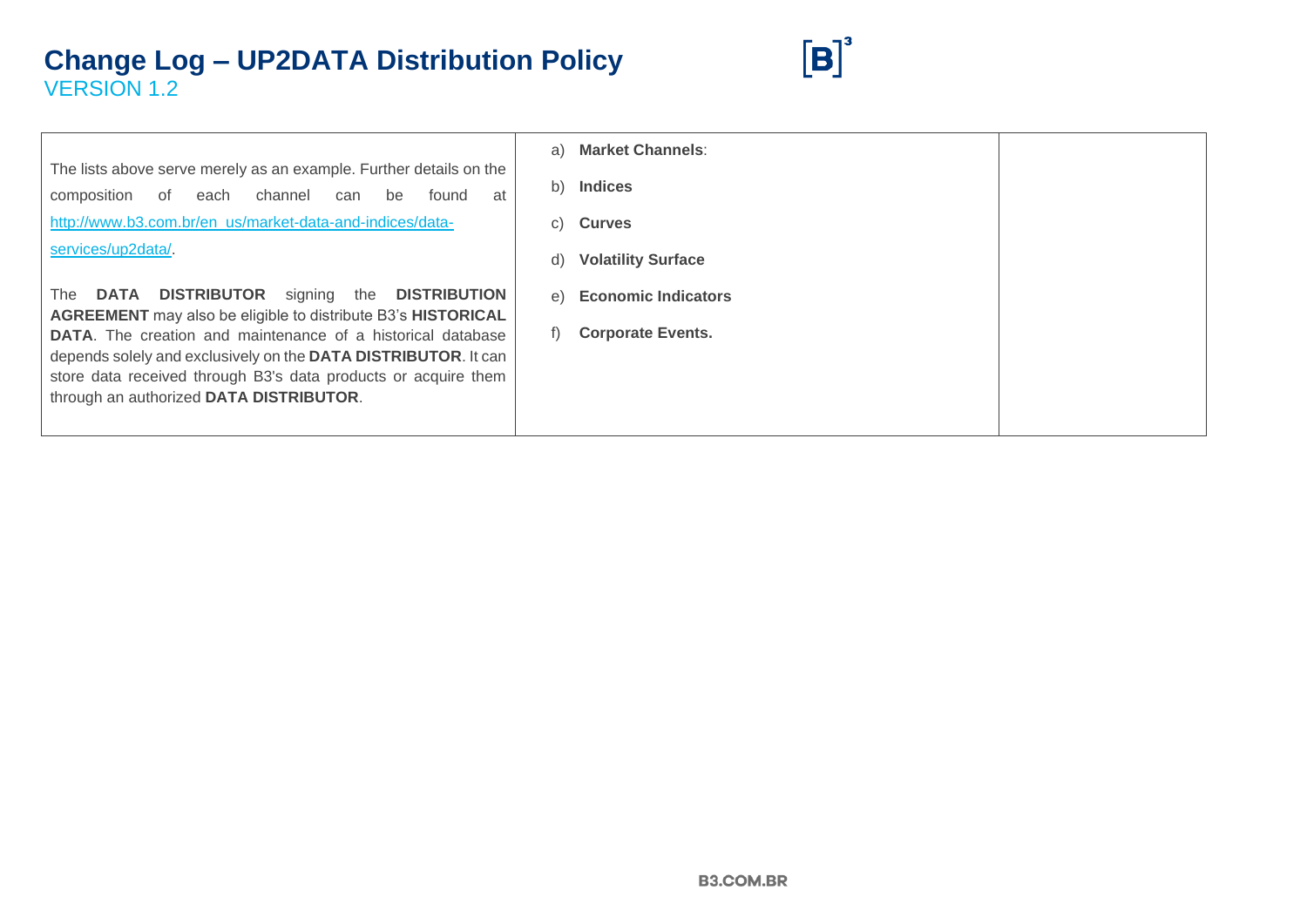

| <b>5 DISTRIBUTION MODEL</b>                                                                                                                                                                                     | DISTRIBUTION AND DISPLAY OF UP2DATA DATA AND<br><b>USE OF UP2DATA DATA</b>                                                                                                                            |                  |
|-----------------------------------------------------------------------------------------------------------------------------------------------------------------------------------------------------------------|-------------------------------------------------------------------------------------------------------------------------------------------------------------------------------------------------------|------------------|
| The DATA DISTRIBUTOR shall identify and designate each and                                                                                                                                                      |                                                                                                                                                                                                       |                  |
| every END USER that has used the data under this Policy on its                                                                                                                                                  | B3 considers:                                                                                                                                                                                         |                  |
| platform. Such identification and designation shall be by sending a<br><b>MONTHLY REPORT</b> to B3. Further details are contained in item 8<br>of this Policy.                                                  | Data DISTRIBUTION: refers to giving access to UP2DATA data on<br>restricted access environment, such as one accessed using login<br>and password. Data marketed also are considered on this category. |                  |
| The DATA DISTRIBUTOR shall be responsible for informing the<br>use of the B3 data by its <b>END USERS</b> . Such use will be by either<br>process automation or by visualization, as detailed in item 3 of this | Data DISPLAY: refers to giving access to UP2DATA data on public<br>environment, without any commercialization of such data.                                                                           |                  |
| Policy.                                                                                                                                                                                                         | <b>REGULATORY DATA: all</b><br>described<br>External<br>data<br>on                                                                                                                                    |                  |
| The DATA DISTRIBUTOR shall also distinguish between the                                                                                                                                                         | Communication 033-2019/VPC;                                                                                                                                                                           | Revisão de texto |
| exclusive consumption of <b>END-OF-DAY DATA</b> or the exclusive                                                                                                                                                | SPECIALIZED DATA: information developed by B3 that went                                                                                                                                               |                  |
| consumption of HISTORICAL DATA, or the consumption of both.                                                                                                                                                     | through processing, calculation and/or transforming based on                                                                                                                                          |                  |
| It should be noted that the DATA DISTRIBUTOR is responsible for<br>creating its own policies and routines in order to provide the                                                                               | processes, intelligence, internal analytical capacity and/or other<br>means and methodologies developed by B3.                                                                                        |                  |
| necessary information to complete the MONTHLY REPORT                                                                                                                                                            | <b>UP2DATA DATA: all REGULATORY DATA and SPECIALIZED</b>                                                                                                                                              |                  |
| described in this Policy.                                                                                                                                                                                       | <b>DATA</b> provided by the <b>UP2DATA</b> platform.                                                                                                                                                  |                  |
| The DATA DISTRIBUTOR may distribute and publish data to its<br>END USERS so that they can perform both visualization of the data<br>on the screen and the automation of their processes. In such case,          | To provide the DISTRIBUTION or DISPLAY of the UP2DATA DATA,<br>the DISTRIBUTOR, REDISTRIBUTOR or MEDIA COMPANY, the<br>last in the case of SPECIALIZED DATA DISTRBUTION or                            |                  |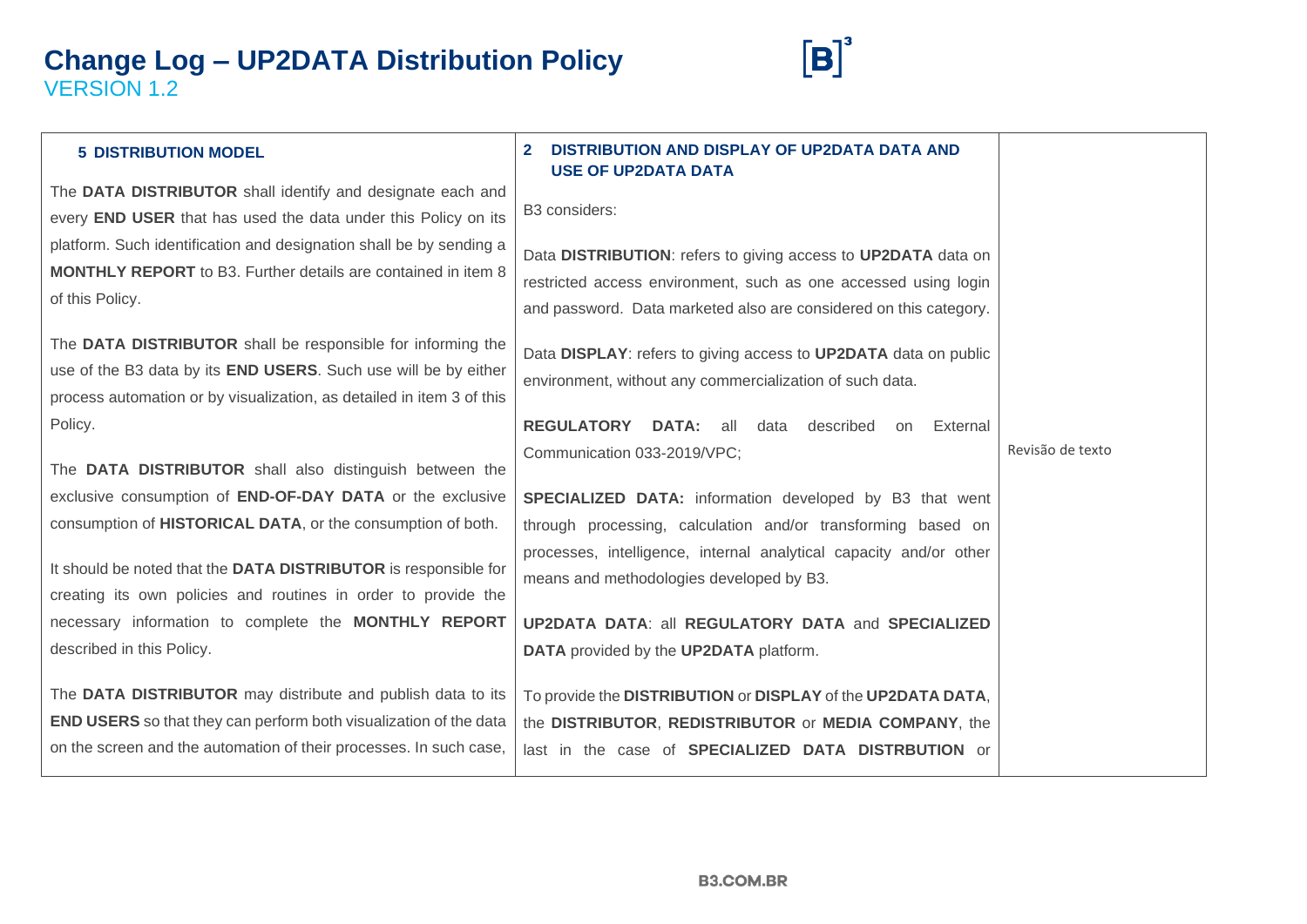

the **DATA DISTRIBUTOR** shall prepare a separate **MONTHLY REPORT** for each modality.

In the event that the **DATA DISTRIBUTOR** cannot or does not wish to inform the quantity of **END USERS** or the use of the B3 data by its **END USERS**, the **DATA DISTRIBUTOR** may contract the **ENTERPRISE** modality.

The **ENTERPRISE** modality enables the **DATA DISTRIBUTOR** to distribute and publish the data under this Policy without the obligation to send **MONTHLY REPORTS** to B3. The **ENTERPRISE**  modality price is different and is described in item 11 of this Policy.

**DISPLAY**, must sign the **UP2DATA DISTRIBUTION AGREEMENT**, under the rules of this **COMMERCIAL POLICY**.

The use of the **UP2DATA DATA** must follow the rules below:

- The **UP2DATA DATA** can be stored by indefinite period by the **DISTRIBUTORS**, **REDISTRIBUTORS** and **MEDIA COMPANIES**;
- **The DISTRIBUTORS, REDISTRIBUTORS** and **MEDIA COMPANIES** can market the REGULATORY DATA, respecting the rules on this COMMERCIAL POLICY, including but not limited to paying due fees and reporting, except for index creation, taxes, benchmarks and similar, that must be expressly and previously authorized by B3, through a specific legal instrument.
- If the **DISTRIBUTORS**, **REDISTRIBUTORS** or **MEDIA COMPANIES** want to use the UP2DATA DATA for elaboration, creation, calculation or generation of any type of index or another derived data, as well as any financial instrument and mobiliary value (ex: optionsor derivatives) it must obtain formal authorization from B3, under a specific legal instrument.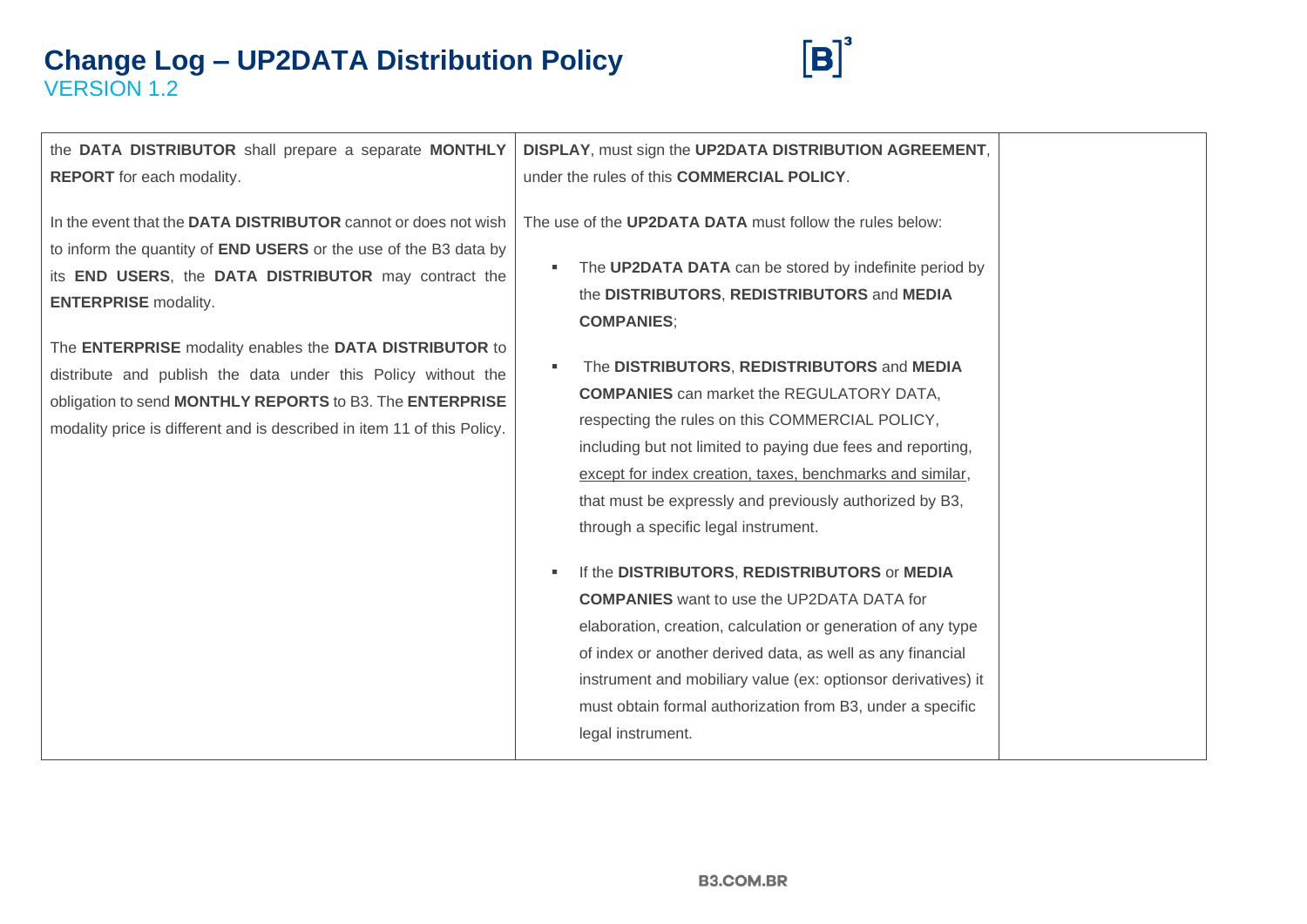

| The DISTRIBUTORS, REDISTRIBUTORS and MEDIA                                                                                                                                      |
|---------------------------------------------------------------------------------------------------------------------------------------------------------------------------------|
| <b>COMPANIES</b> can't use the UP2DATA DATA for: (i) any                                                                                                                        |
| use not defined on this <b>COMMERCIAL POLICY</b> , (ii) use of                                                                                                                  |
| any tool, technology, reverse engineering or any other                                                                                                                          |
| method aiming on individualize the information in a way to                                                                                                                      |
| identify the single operations or the parts of such operation                                                                                                                   |
| and (iii) coerce others.                                                                                                                                                        |
|                                                                                                                                                                                 |
| <b>2.1 DISTRIBUTION AND DISPLAY OPTIONS</b>                                                                                                                                     |
| The DISTRIBUTION and DISPLAY of the UP2DATA DATA may be                                                                                                                         |
| done in two ways:                                                                                                                                                               |
|                                                                                                                                                                                 |
| a. By <b>END USER:</b> in this option the count, for fee calculatio, is by<br>unit, as described on the <b>MONTHLY REPORT</b> .                                                 |
| b. By <b>ENTERPRISE</b> : in this option, there can be na unlimited<br>number of END USERS and a fixed fee will be charged, without<br>the need for the <b>MONTHLY REPORT</b> . |
|                                                                                                                                                                                 |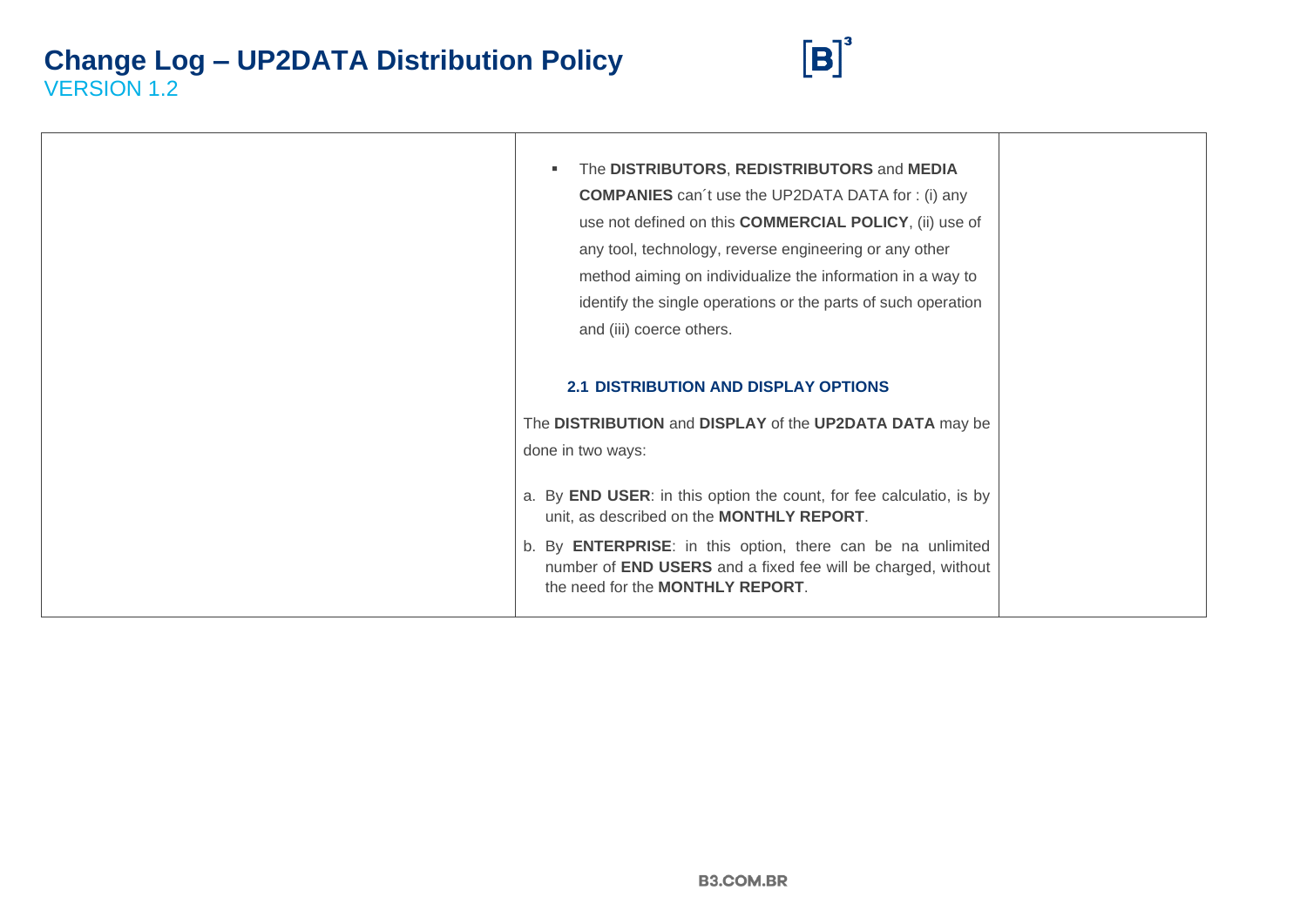| <b>6 B3 MARKET DATA PLATFORMS</b> | Removed                                                                                                  | Chapter change<br>due<br>to<br>change of scope |
|-----------------------------------|----------------------------------------------------------------------------------------------------------|------------------------------------------------|
| Don't exist                       | <b>RIGHTS AND DUTIES OF THE DISTRIBUTORS,</b><br>$\sqrt{5}$<br><b>REDISTRIBUTORS AND MEDIA COMPANIES</b> | New chapter included                           |
| <b>7 DISTRIBUTION AGREEMENT</b>   | <b>REMOVED</b>                                                                                           | Chapter removed                                |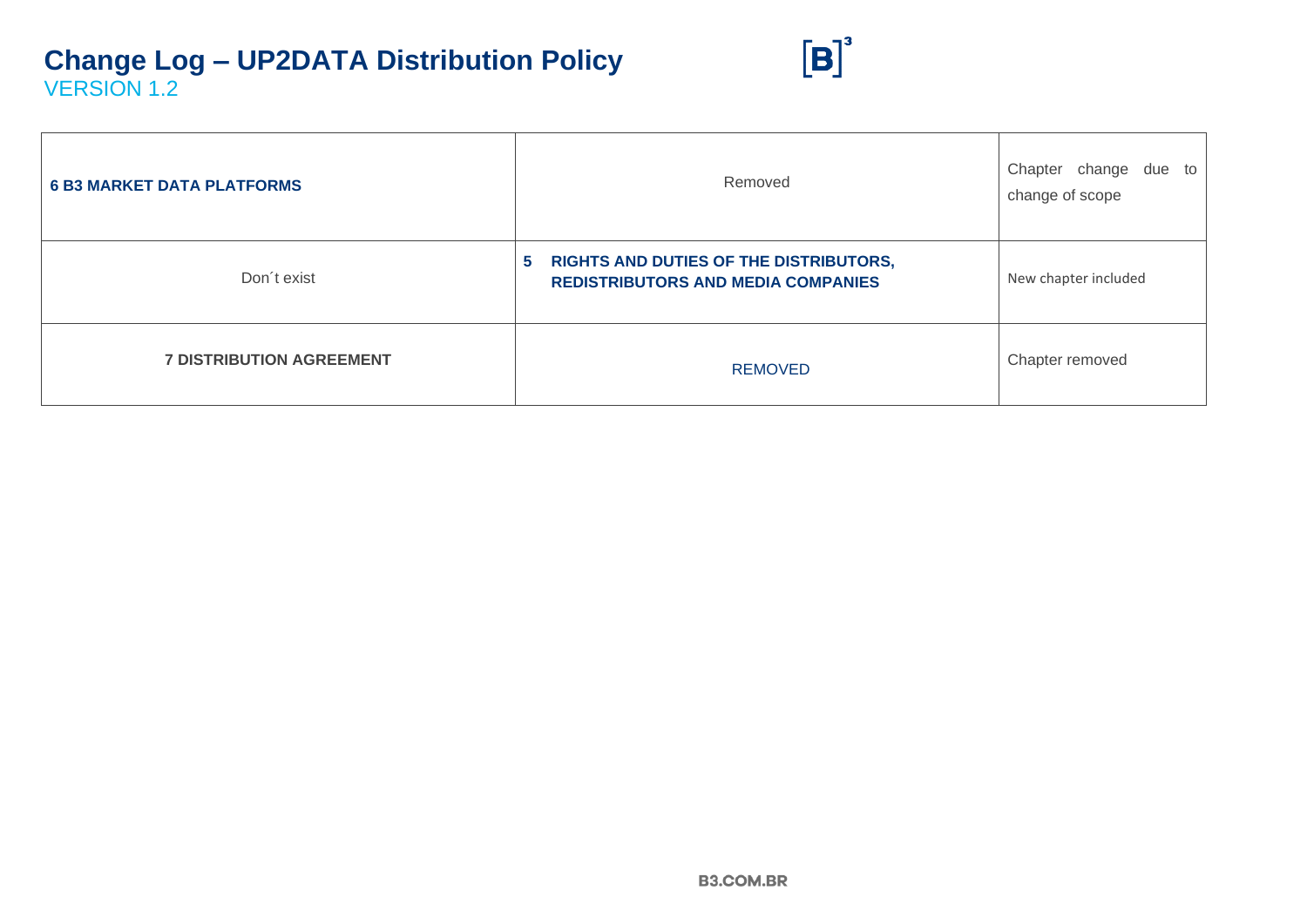

|                                                                                                                               | <b>6 DISTRIBUTION MONTHLY REPORT</b>                                                                                                                                                                                                       |                    |
|-------------------------------------------------------------------------------------------------------------------------------|--------------------------------------------------------------------------------------------------------------------------------------------------------------------------------------------------------------------------------------------|--------------------|
| <b>MARKET DATA DISTRIBUTION MONTHLY REPORT</b><br>8                                                                           | <b>DISTRIBUTORS</b> and <b>REDISTRIBUTORS</b> shall report monthly to B3                                                                                                                                                                   |                    |
|                                                                                                                               | the number of CLIENTS who have accessed the UP2DATA DATA.                                                                                                                                                                                  |                    |
| DATA DISTRIBUTORS shall report monthly to B3 the number of                                                                    | as defined by item 4.5 of this Policy.                                                                                                                                                                                                     |                    |
| <b>USERS</b> who have accessed B3's <b>END-OF-DAY DATA</b> or<br><b>HISTORICAL DATA, as defined in item 3 of this Policy.</b> | <b>MEDIA COMPANIES</b> shall report monthly to B3 the number of<br><b>CLIENTS</b> who have accessed the <b>UP2DATA DATA</b> , as defined by<br>item 4.5 of this Policy, only when doing <b>DISTRIBUTION</b> of<br><b>SPECIALIZED DATA.</b> | <b>Text review</b> |
|                                                                                                                               |                                                                                                                                                                                                                                            |                    |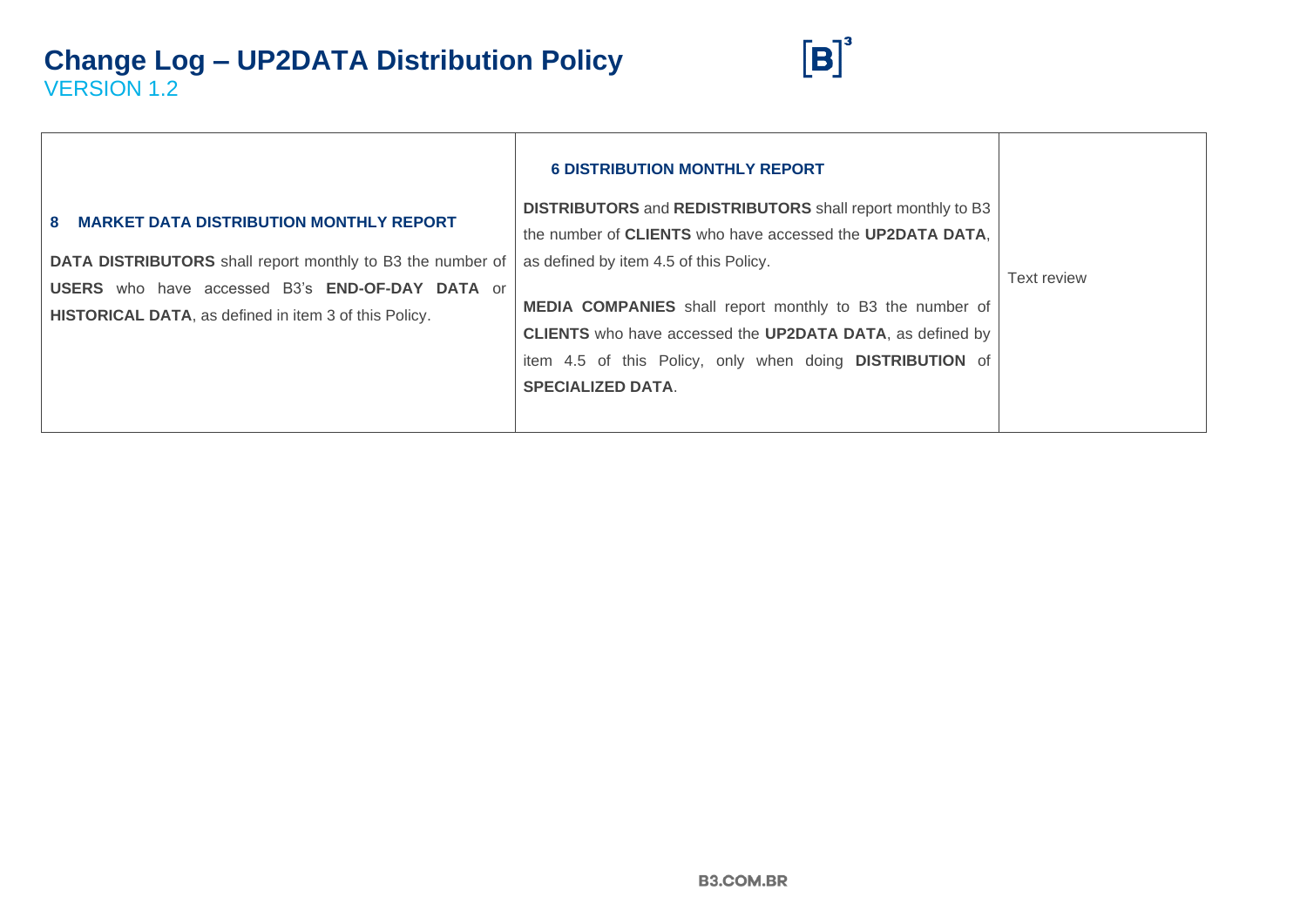

|                                                                                                                                                                                                                                                                                                                                                                                                                                                                                                                                                                                                                    | <b>6.2 MONTHLY REPORT FORMAT</b>                                                                                                                                                                                                                                                                                                                                                                                                                                                                                                                                                                                                                                                                                                                                                   |                                 |       |
|--------------------------------------------------------------------------------------------------------------------------------------------------------------------------------------------------------------------------------------------------------------------------------------------------------------------------------------------------------------------------------------------------------------------------------------------------------------------------------------------------------------------------------------------------------------------------------------------------------------------|------------------------------------------------------------------------------------------------------------------------------------------------------------------------------------------------------------------------------------------------------------------------------------------------------------------------------------------------------------------------------------------------------------------------------------------------------------------------------------------------------------------------------------------------------------------------------------------------------------------------------------------------------------------------------------------------------------------------------------------------------------------------------------|---------------------------------|-------|
| 8.2 MONTHLY REPORT format and reporting<br>The <b>MONTHLY REPORT</b> shall be submitted to B3 in CSV (Comma<br>Separated Values) type format, and may also have .txt or .zip<br>extensions.<br>Regarding the submission of the <b>MONTHLY REPORT</b> , the<br>following rules shall apply:<br><b>DATA DISTRIBUTORS</b> who have access to CSNET must<br>$\bullet$<br>send the MONTHLY REPORT through this tool;<br><b>DATA DISTRIBUTORS</b> who do not have access to CSNET<br><b>REPORT</b><br>the<br><b>MONTHLY</b><br>forward<br>must<br>to<br>marketdata@b3.com.br at B3's Services Development<br>Management. | The MONTHLY REPORT shall be submitted to B3 in CSV (Comma<br>Separated Values) type format, or with .txt or .zip extensions.<br>If the MONTHLY REPORT is generated primarily using the Excel<br>format, it is necessary to save the file on .txt format before sending it<br>to B3 to prevent the CPF/CNPJ field from truncate.<br>Regarding the submission of the MONTHLY REPORT, the following<br>rules shall apply:<br><b>DISTRIBUTORS, REDISTRIBUTORS and MEDIA</b><br><b>COMPANIES</b> who have access to CSNET must send the<br><b>MONTHLY REPORT</b> through this tool;<br><b>DISTRIBUTORS,</b><br><b>REDISTRIBUTORS</b><br><b>MEDIA</b><br>and<br>$\bullet$<br><b>COMPANIES</b> who do not have access to CSNET must<br>forward the MONTHLY REPORT to marketdata@b3.com.br | Text review                     |       |
| 8.2.1 Reporting                                                                                                                                                                                                                                                                                                                                                                                                                                                                                                                                                                                                    | at B3's Services Contracting Management.<br><b>REPORTING</b><br>6.2.1                                                                                                                                                                                                                                                                                                                                                                                                                                                                                                                                                                                                                                                                                                              | <b>MONTHLY</b><br><b>REPORT</b> | field |
|                                                                                                                                                                                                                                                                                                                                                                                                                                                                                                                                                                                                                    |                                                                                                                                                                                                                                                                                                                                                                                                                                                                                                                                                                                                                                                                                                                                                                                    | review                          |       |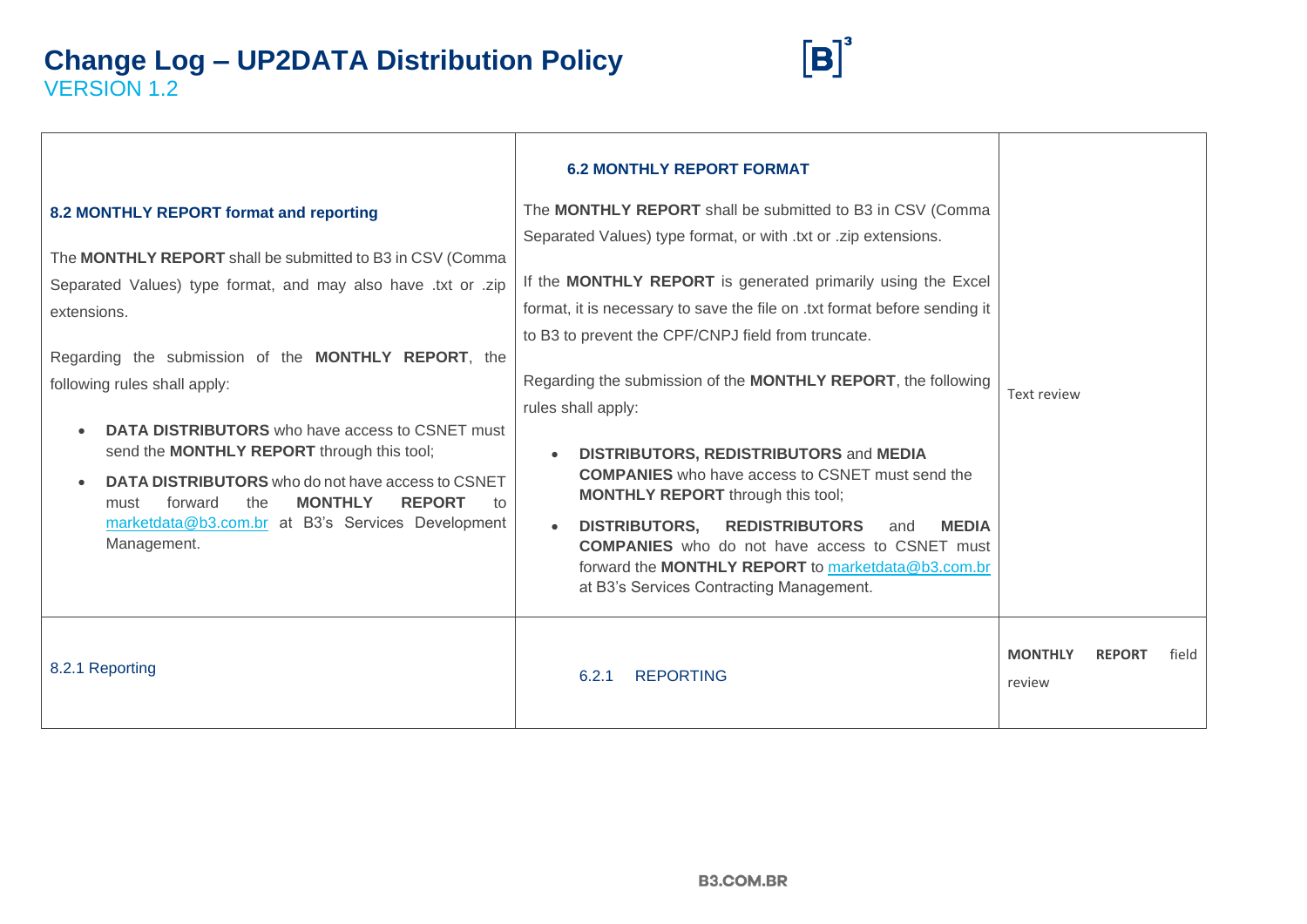

|                                                                                                                                                                                                                      | <b>6.4 Special cases</b><br>Considering the particularity and different scenarios of the<br><b>DISTRIBUTION</b> market, listed below are some illustrative cases to<br>help clarify doubts that may occur in specific situations.                                                                                                                                                                                                                                                                                                                                                                                    |                    |
|----------------------------------------------------------------------------------------------------------------------------------------------------------------------------------------------------------------------|----------------------------------------------------------------------------------------------------------------------------------------------------------------------------------------------------------------------------------------------------------------------------------------------------------------------------------------------------------------------------------------------------------------------------------------------------------------------------------------------------------------------------------------------------------------------------------------------------------------------|--------------------|
| <b>8.4 Special cases</b><br>Considering the particularity and different scenarios of the DATA                                                                                                                        | Should the same CLIENT have more than one login to access<br>the same platform, the amount of login must be entered in the<br><b>MONTHLY REPORT.</b>                                                                                                                                                                                                                                                                                                                                                                                                                                                                 |                    |
| <b>DISTRIBUTION</b> market, listed below are two illustrative cases to<br>help clarify doubts that may occur in specific situations.                                                                                 | Should the same <b>CLIENT</b> have access to more than one<br><b>UP2DATA DATA</b> channel, the <b>CLIENT</b> must be reported once<br>per channel accessed, as per item 3.                                                                                                                                                                                                                                                                                                                                                                                                                                           |                    |
| Should the same END USER have more than one login to<br>$\blacksquare$<br>access the same platform, the amount of login must be entered<br>in the <b>REPORT</b> .                                                    | In cases that the responsibility for sending MONTHLY<br><b>REPORTS</b> is transferred from the<br><b>DISTRIBUTOR/REDISTRIBUTOR to other REDISTRIBUTOR,</b>                                                                                                                                                                                                                                                                                                                                                                                                                                                           | <b>Text review</b> |
| Should there be DISTRIBUTORS or REDISTRIBUTORS who<br>×.<br>generate the MONTHLY REPORT in Excel format first, they will<br>need to save the file in .txt before entering for the CPF/CNPJ<br>field to remain valid. | they should sign the UP2DATA DISTRIBUTION AGREEMENT,<br>reporting data usage to B3 appropriately.<br>In the aforementioned item, a<br><b>DISTRIBUTOR/REDISTRIBUTOR</b> who has transferred the<br>responsibility for reporting must inform B3 monthly about all<br><b>CLIENTS</b> to be reported and specified by the<br><b>REDISTRIBUTOR.</b> These users will not be charged from the<br><b>DISTRIBUTOR/REDISTRIBUTOR, but this</b><br><b>DISTRIBUTOR/REDISTRIBUTOR</b> must ensure that these<br>users are being correctly reported by the institution to which<br>reporting responsibility has been transferred. |                    |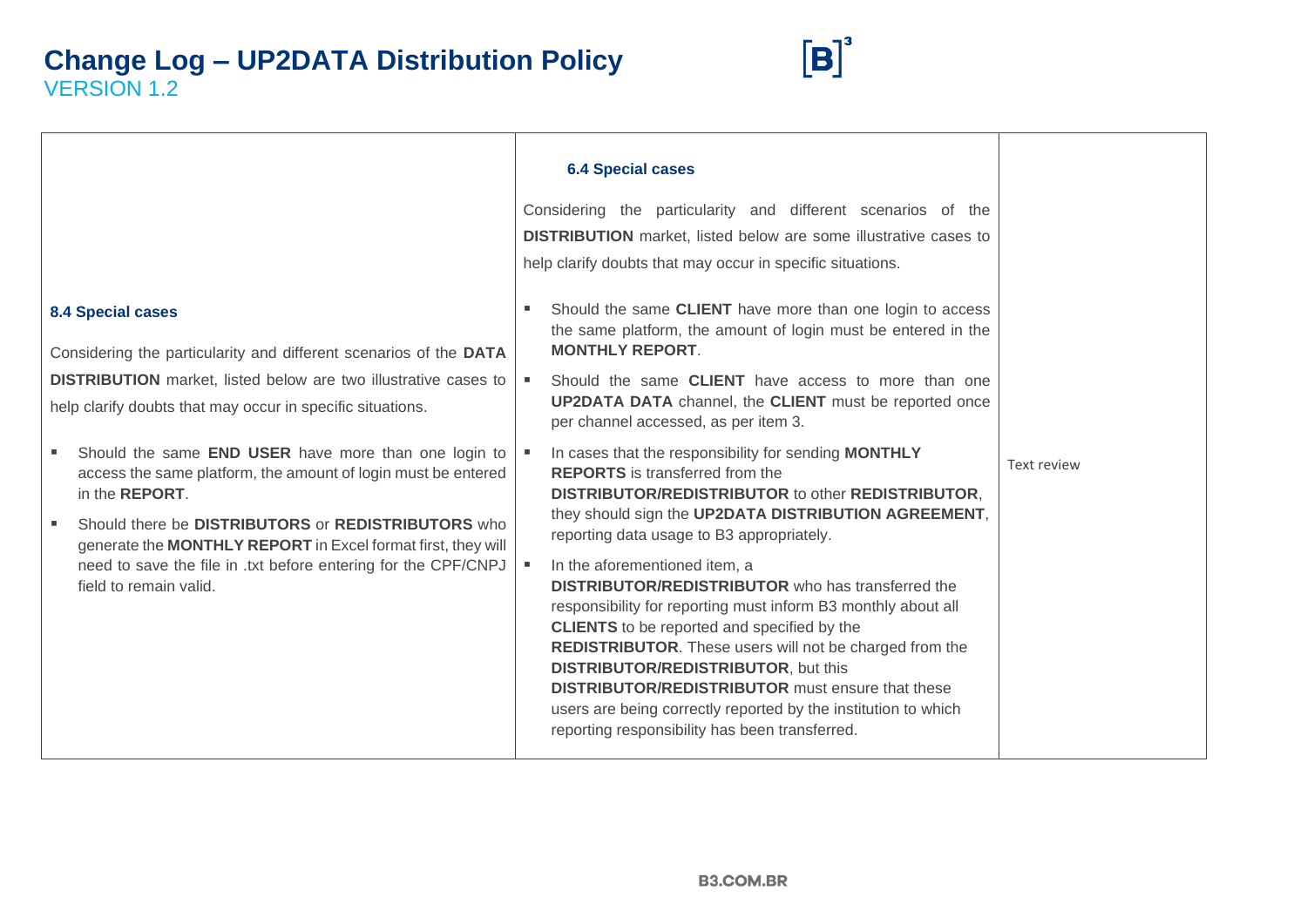

| <b>9 INCENTIVES AND DISCOUNTS</b> | Removed | Chapter removed due to<br>change in scope |
|-----------------------------------|---------|-------------------------------------------|
|-----------------------------------|---------|-------------------------------------------|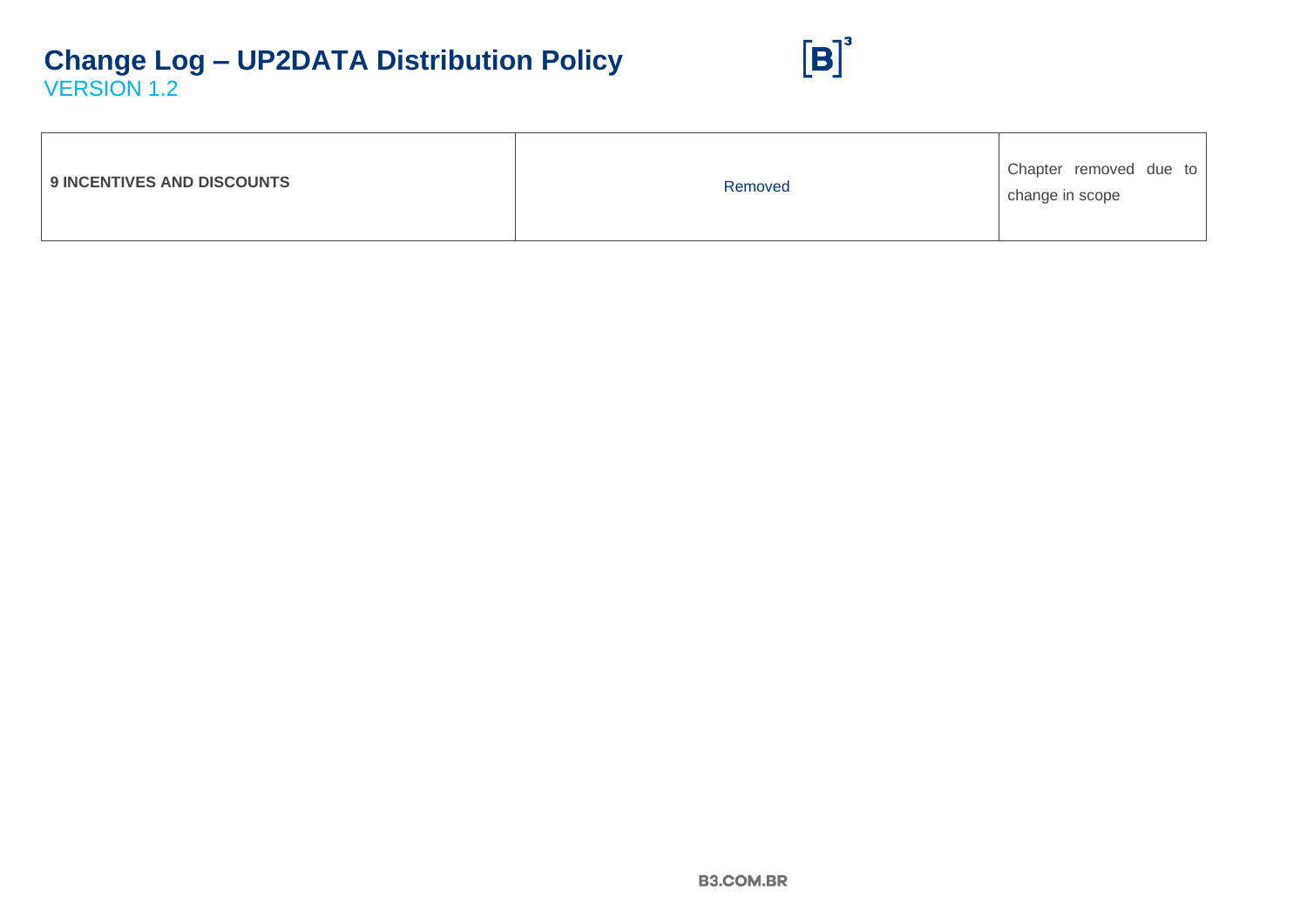

#### **10 AUDIT**

B3 reserves the right to directly audit all **DATA DISTRIBUTORS**, according to the **DISTRIBUTION AGREEMENT**. All rules and guidelines set forth in the **DISTRIBUTION AGREEMENT** and the Commercial Policy are auditable.

Evidential documentation, including the characterization of the **DISTRIBUTION MODELS** informed by the **DISTRIBUTOR**, as well as the quantities informed in the **MONTHLY REPORTS**, shall be requested by B3 in a timely manner.

In these application logs, all the data requested in the **MONTHLY REPORT**, as well as the means of access to the **END-OF-DAY DATA** and the **HISTORICAL DATA**, must be included.

In the event of irregularities, B3 may, at its sole discretion, reclassify such **DISTRIBUTION MODELS** by written notification, and apply the penalties set forth in the **AGREEMENT** without prejudice to the collection of amounts due but not reported. Any other irregularity found shall be pointed out in a specific report, in which the **DATA DISTRIBUTOR** shall carry out an action plan to regularize its

#### **7 AUDIT**

B3 reserves the right to directly audit all **DISTRIBUTORS**, **REDISTRIBUTORS** and **MEDIA COMPANIES** according to the **UP2DATA DISTRIBUTION AGREEMENT**. All rules and guidelines set forth in the **UP2DATA DISTRIBUTION AGREEMENT** and in this **COMMERCIAL POLICY** are auditable.

Evidential documentation, including the characterization of the **CLIENT** informed by the **DISTRIBUTOR**, **REDISTRIBUTOR** and **MEDIA COMPANY** as well as the quantities informed in the **MONTHLY REPORTS**, shall be requested by B3 in a timely manner. Application logs presented as evidence must contain all the data requested in the **MONTHLY REPORT**.

Text review

In the event of irregularities, B3 may, at its sole discretion, reclassify **CLIENTS** reported by the **DISTRIBUTOR**, **REDISTRIBUTOR** or **MEDIA COMPANY**, as well as reclassify data reported as **REGULATORY DATA** to **SPECIALIZED DATA**, by its solely discretion, by written notification, and apply the penalties set forth in the **UP2DATA DISTRIBUTION AGREEMENT** without prejudice to the collection of amounts due but not reported.